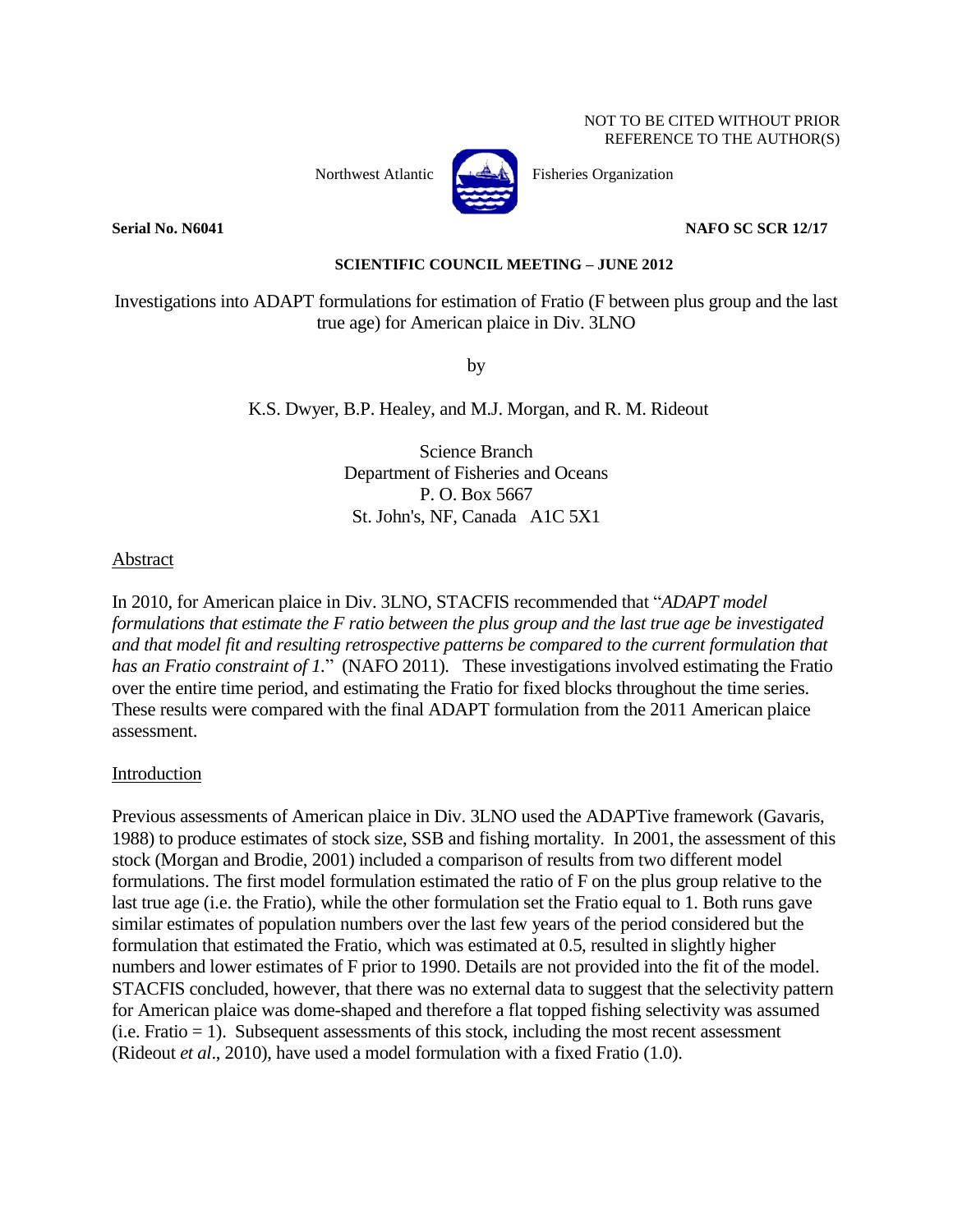Annual PRs presented in these assessment documents however, provide some evidence that the fishing selectivity pattern for American plaice may not be as flat-topped as is assumed from the current assessment model formulation. STACFIS therefore requested that the method used to estimate F on the plus group be re-examined. This paper evaluated several formulations of ADAPT using results that were produced using ADAPT version 3.1. The mean square residuals (MSR), relative error and bias on the Fratio estimates were examined for all runs in order to determine the preferred model formulation. The resulting retrospective patterns of the various model formulations were also considered.

# Methods

Partial recruitment was examined for each year (F at age divided by the maximum F on all ages in each year; Figure 1). Partial recruitment plotted in blocks of 5 years shows a progression from a flat-topped selectivity over 1960-1990 to a more domed-shaped fishing selectivity, especially during the 1990-1999 period, and less so during the most recent periods (Figure 1). However, during the 1990-1999 period, selectivity patterns are very different from year to year.

Catch-at-age and RV surveys at age data used in the ADAPT runs were taken from the 2011 final assessment for American plaice in Div. 3LNO (Rideout et al., 2011).

Within the ADAPT software there are two F-constraint methods used to handle analyses which utilize a plus group. These methods are used to construct the fishing mortality constraints to determine the cohorts for which survivors are not estimated.

Using the Fratio method, the population abundance of the plus-group in the terminal year must be estimated. For all years prior to the terminal year, the plus-group fishing mortality is derived as a ratio of the last true age  $F(\alpha \text{ below})$ , which can either be assigned or estimated. In this method, the catch data in the last true age and in the plus group is used in the estimation of the last true age F. That is:

$$
F_{15+, y} = \alpha F_{14, y}
$$
 for y in 1960-2010.

For American plaice in Div. 3LNO, the plus group is age 15 +.

All ADAPT runs were compared with the 2011 assessment which constrained the Fratio at 1.0 (Rideout et al., 2011). The following ADAPT runs were attempted: A run that allowed ADAPT to estimate Fratio over the entire time series was attempted (Run A). Another set of runs in which the period from 1960-1985 had a fixed Fratio because there are no survey tuning indices associated with this time period and N is needed along with C to calculate F in the plus group. A number of Fratio values were looked at for assigning an F constraint for this period of time (1.5, 1.1 and 1.0), based on PR curves (Figure 1). The one that was felt to be the best was 1.1 because when the rate of F was calculated over the linear part of the PR curves (ages 8-14), the same rate was applied to 15+ and this F turned out to be 1.1. Then, some runs were tried whereby ADAPT was allowed to estimate Fratio by individual year, or with 1986-2010 as a block of time or two blocks: 1986-1994 (prior to the moratorium on fishing) and 1995-2010 (after the moratorium was instituted).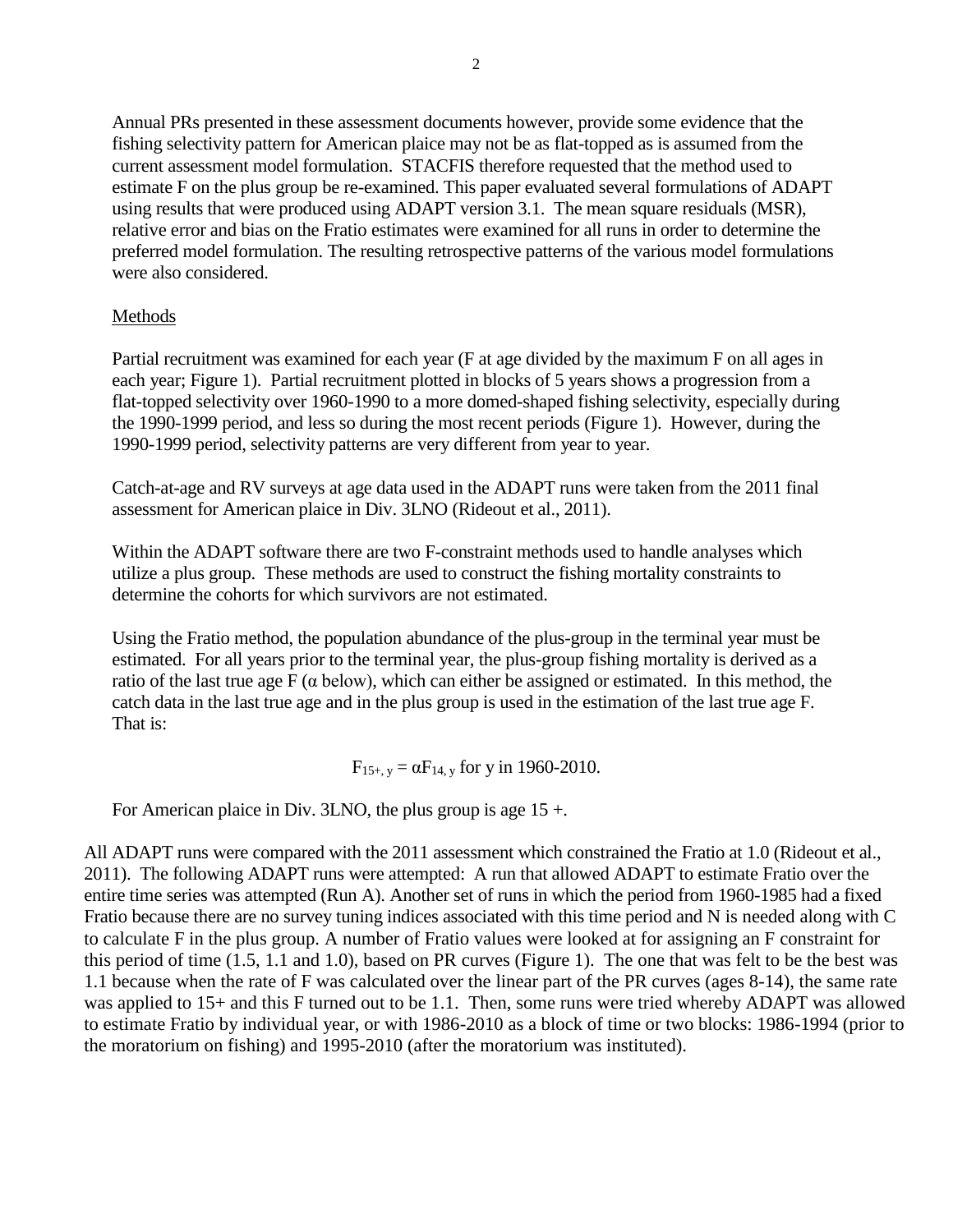Another group of runs were tried that fixed Fratio for the time period of the stock collapse/early moratorium period (low catches) where the PRs showed very different patterns from year to year. A number of different F constraints were applied (0.5, 0.8 and 1.0) but also fixed at 0.26, which was the average of Fratios on the plus group over that same period when ADAPT was allowed to estimate them by year. Again, then a series of ADAPTs were run in which Fratio was estimated by year, all other years as two blocks of time (1986-1989 and 2000- 2010). In addition, there was a run which broke the most recent period into two time blocks (2000-2004 and 2005-2010) (Run K).

There was some effort put into exploring which years should be included in the fixed Fratio period during the time of the collapse of the stock and the period of small catches afterward (whether it was 1990-1999 or 1992- 1998).

Table 1 gives the statistics and Fratio estimates for the selected runs examined in this paper.

## **CONCLUSION**

## *Estimating Fratio by individual year*

The runs with the lowest MSR tended to be the ones that estimated Fratio by individual year. However, these runs also had very high relative error and bias (in many cases >1.0 for relative error) on the Fratio estimates. Therefore, they were not considered further.

## *Estimating Fratio for blocks of time*

The run that had the lowest MSR from the remaining runs (estimating Fratio for blocks of time) was Run M. The MSR on ages by surveys were similar for each of Run M and the 2011 final run (Table 1; Figure 2) up to age 11 for the fall survey; thereafter run M had the lowest MSR at age. In the spring survey, run M had the lower MSR values between ages 8-11 but higher or the same on the rest of the ages. Spain surveys had similar MSE on ages from both runs.

Figure 3 shows the percent of the biomass for that year that is in the plus group. Run M allots more biomass to the plus group than the final run with a fixed Fratio of 1.0, in the 1986 period to the present.

Catchability was higher for the final 2011 assessment run (Fratio constraint at 1.0) than the other run considered here, giving a lower estimate of biomass for the most recent time period (Figure 4).

An examination of a one year retrospective analysis of Run M indicates large revisions to the estimates of SSB from 2011 to 2010 (matrix) (Table 2). There is no improvement in the retrospective pattern from the 2011 final run by estimating Fratio in the ADAPT formulation (Table 2 and Table 3).

The ADAPT formulation used in the assessment of American plaice in Div. 3LNO should not estimate Fratio by individual years for all years in the time series. The 'best' run using ADAPT to estimate Fratio for blocks of time had an MSR of 0.270, which was lower than the final assessment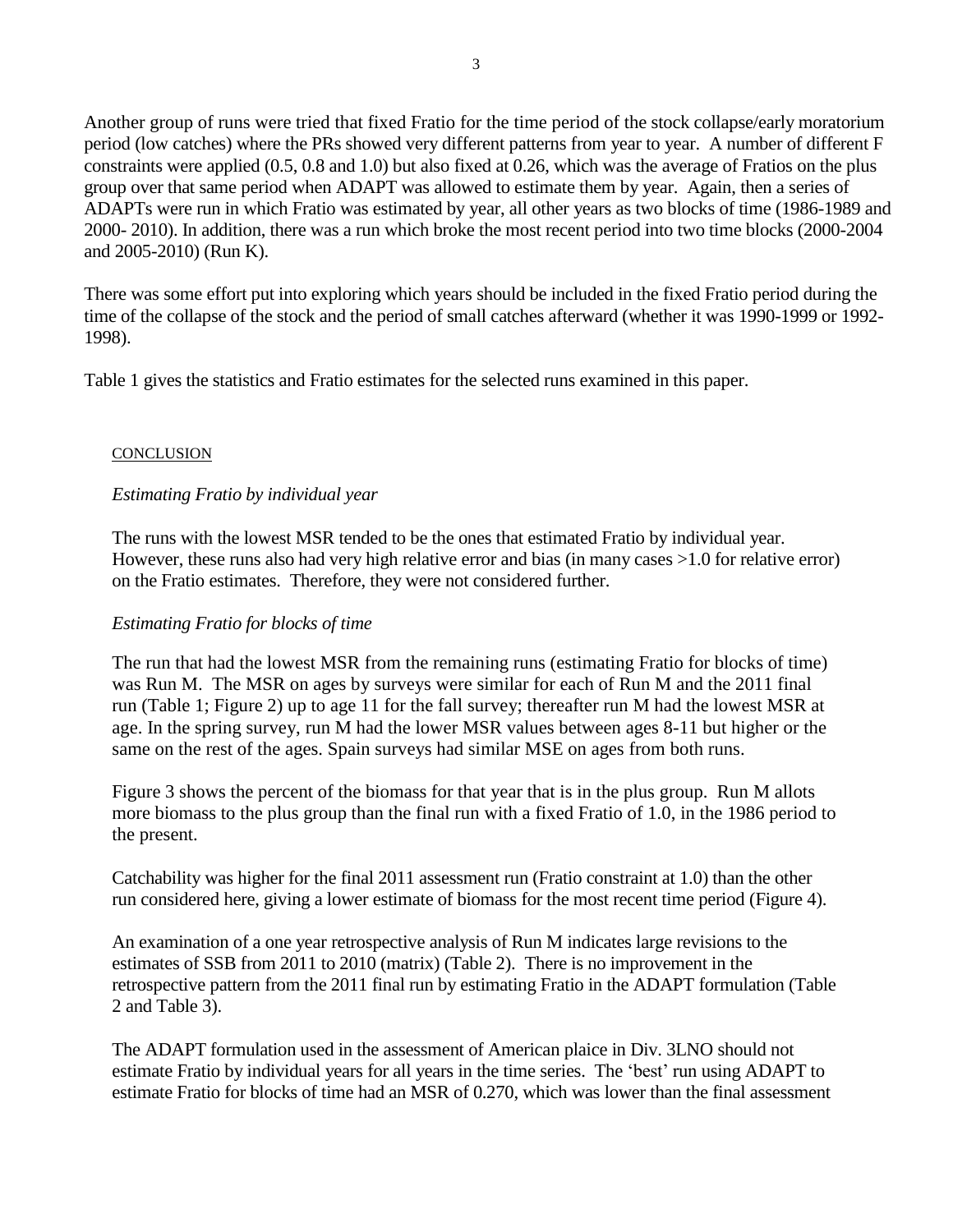run MSR of 2010 (0.293). This structure also gave better diagnostics than the 2011 final run (lower MSR by age for most ages; reasonable values for the relative error and bias on the Fratio estimates).

However, it seems unlikely that the biomass estimated from run M during the 1980s would be as high or higher than the biomass from the 1960s (Figure 5). Figure 6 is a plot of the surveys over time for American plaice in Div.3LNO. It can be seen that the biomass in 1980-1990 would not be higher than 1975-1980 (and presumably not higher than the 1960s).

The estimates from ADAPT for similar time periods in different runs vary by changing the 1990s time period. Shifting the timing of this 'moratorium' (time of collapse and then very low catches afterwards) period alters the perception of the stock considerably and is sensitive to changes within that time period.

In addition, the retrospective analysis of this run showed an increased pattern compared to the 2011 assessment.

Finally, the current model formulation has a good fit, with small error on the population number estimates and although increasing in recent years, a small retrospective pattern. Run M has a slightly improved overall fit, but places a large portion of the biomass in the plus group (which works backwards to develop a large amount of biomass in the population in the 1980s, which is not in accordance with the perception of the stock based on surveys). Therefore it is recommended that there be no change to the current assessment.

## References

Gavaris, S. 1988. An adaptive framework for estimation of population size. Can. Atl. Fish. Sci. Adv. Comm. (CAFSAC) Res. Doc. 88/29, 12p. Morgan, M. J., and W. B. Brodie. 2001. An exploration of virtual population analyses for Div. 3LNO American plaice. NAFO SCR Doc. 01/4, Ser. No. N4368, 20p.

Rideout, R.M., M. J. Morgan, D. Maddock Parsons, W.B. Brodie, B.P. Healey, D. Power and K.S. Dwyer. 2011. An assessment of American plaice in Div. 3LNO. NAFO SCR Res Doc. 11/32. Ser. No. N5917, 66p.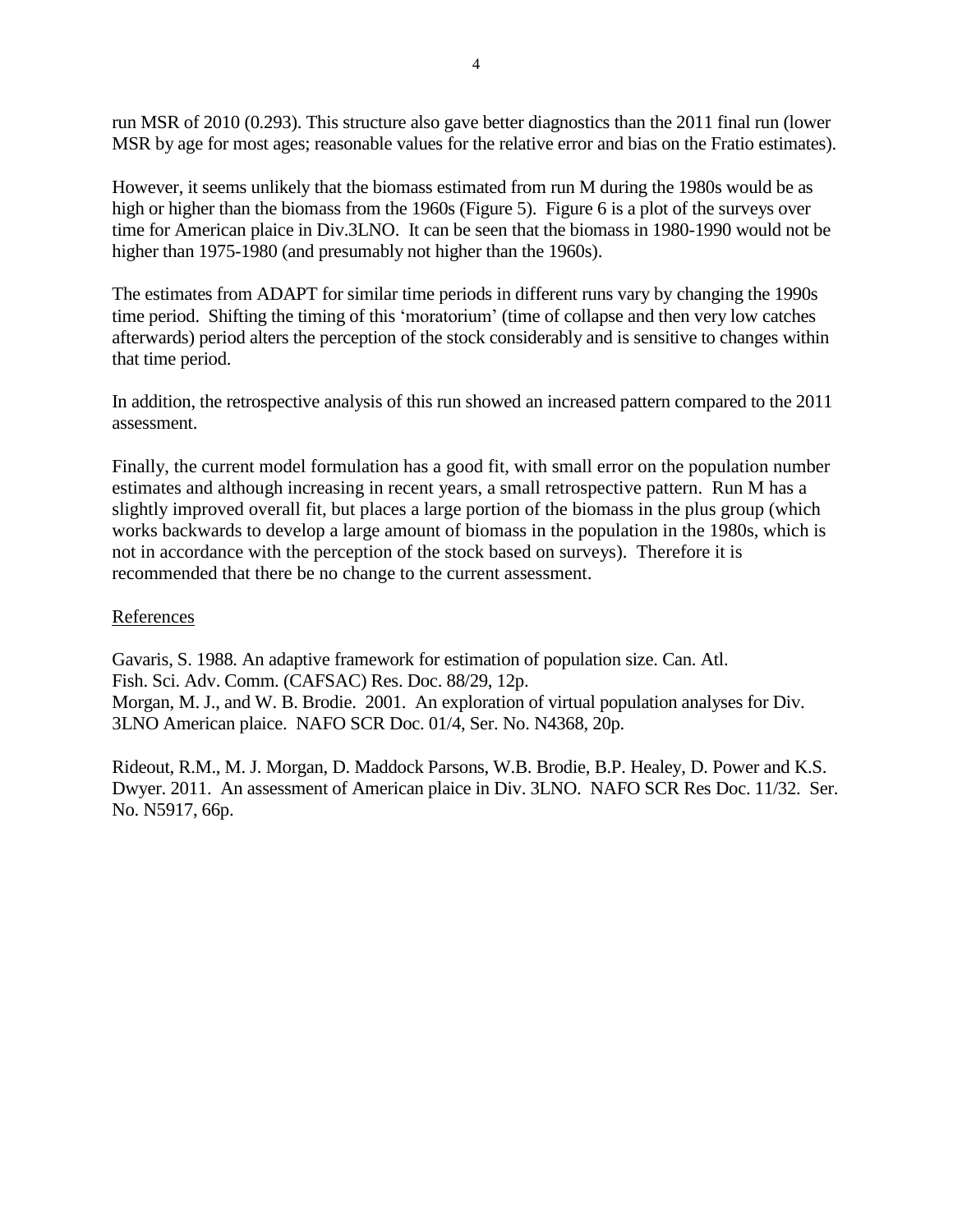Table 1. Mean square residual (MSR) and estimates of Fratio for the ADAPT runs considered in this paper. Numbers in parentheses after Fratio estimates refer to relative bias, and relative error, rer =<br>reconectively

| ICSPCCUVCIY.   |                          |                                         |                        |                           |                |
|----------------|--------------------------|-----------------------------------------|------------------------|---------------------------|----------------|
| Run            | Fratio parameters        | Fratio estimates                        | <b>Fixed Fratio</b>    | Fixed value               | <b>MSR</b>     |
| Final run 2011 | N/A<br>1960-2010         | N/A<br>0.861(0.058, 0.004)              | 1960-2010<br>N/A       | 1.0<br>N/A                | 0.293<br>0.291 |
| Run A          |                          |                                         |                        |                           |                |
| $Run B*$       | 1986 onward<br>estimated | By year, not shown;                     | 1960-1985              | 1.1 (or $1.0$ or $1.5$ )* | 0.230          |
|                |                          | high relative error<br>and bias on some |                        |                           |                |
|                | individually             | estimates                               |                        |                           |                |
| Run C          | 1986-2010                | 0.859                                   | 1960-1985              | 1.1                       | 0.291          |
|                |                          | (0.058, 0.004)                          |                        |                           |                |
| Run D          | 1986-1994                | 2.43                                    | 1960-1985              | 1.1                       | 0.288          |
|                | 1995-2010                | (0.644, 0.343)                          |                        |                           |                |
|                |                          | 0.894                                   |                        |                           |                |
|                |                          | (0.058, 0.002)                          |                        |                           |                |
| Run E          | 1986-1991                | Individual years-                       | 1960-1985              | 1.1                       | 0.265          |
|                | 1999-2010                | very high relative                      | 1990-1999              | 0.8                       |                |
|                |                          | error and bias on                       |                        |                           |                |
|                |                          | some estimates                          |                        |                           |                |
| Run E          | 1986-1991                | Individual years-                       | 1960-1985              | 1.1                       | 0.255          |
|                | 1999-2010                | very high relative                      | 1990-1999              | 0.5                       |                |
|                |                          | error and bias on                       |                        |                           |                |
|                |                          | some estimates                          |                        |                           |                |
| Run F          | 1986-1991                | Individual years-                       | 1960-1985              | 1.1                       | 0.271          |
|                | 1999-2010                | very high relative                      | 1990-1999              | 1.0                       |                |
|                |                          | error and bias on                       |                        |                           |                |
|                |                          | some estimates                          |                        |                           |                |
| Run G          | 1986-1989                | 0.735(0.699, 0.382)                     | 1960-1985              | 1.1                       | 0.283          |
|                | 2000-2010                | 1.02(0.09, 0.016)                       | 1990-1999              | $0.8\,$                   |                |
| Run H          | 1986-1991                | 1.16                                    | 1960-1985              | 1.1                       | 0.289          |
|                | 1999-2010                | (0.444, 0.141)                          | 1990-1999              | $0.8\,$                   |                |
|                |                          | 0.947                                   |                        |                           |                |
|                |                          | (0.07, 0.009)                           |                        |                           |                |
| Run I          | 1986-1989                | 0.517                                   | 1960-1985              | 1.1                       | 0.289          |
|                | 2000-2010                | (0.507, 0.165)                          | 1990-1999              | 0.5                       |                |
|                |                          | 0.857                                   |                        |                           |                |
|                |                          | (0.068, 0.011)                          |                        |                           |                |
| Run J          | 1986-1991<br>1999-2010   | 0.804                                   | 1960-1985<br>1990-1999 | 1.1<br>0.5                | 0.281          |
|                |                          | (0.354, 0.083)<br>0.869                 |                        |                           |                |
|                |                          | (0.063, 0.008)                          |                        |                           |                |
| Run K          | 1986-1991                | 0.816                                   | 1960-1985              | $1.1\,$                   | 0.281          |
|                | 1999-2004                | (0.355, 0.083)                          | 1990-1999              | 0.5                       |                |
|                | 2005-2010                | 0.906                                   |                        |                           |                |
|                |                          | (0.074, 0.007)                          |                        |                           |                |
|                |                          | 0.754                                   |                        |                           |                |
|                |                          | (0.094, 0.010)                          |                        |                           |                |
| Run L          | 1986-1991                | 0.442                                   | 1960-1985              | 1.1                       | 0.273          |
|                | 1999-2010                | (0.258, 0.035)                          | 1990-1999              | 0.26                      |                |
|                |                          | 0.725                                   |                        |                           |                |
|                |                          | (0.050, 0.006)                          |                        |                           |                |
| <b>Run M</b>   | 1986-1991                | 0.257(0.262, 0.034)                     | 1960-1985              | 1.1                       | 0.270          |
|                | 1992-1998                | 0.159(0.165, 0.013)                     |                        |                           |                |
|                | 1999-2010                | 0.646(0.055, 0.004)                     |                        |                           |                |

\*Examined three Fratio constraints here, 1.0, 1.1 and 1.5. There was no improvement in MSR after the first increase, and error and bias increased as the Fratio constraint increased.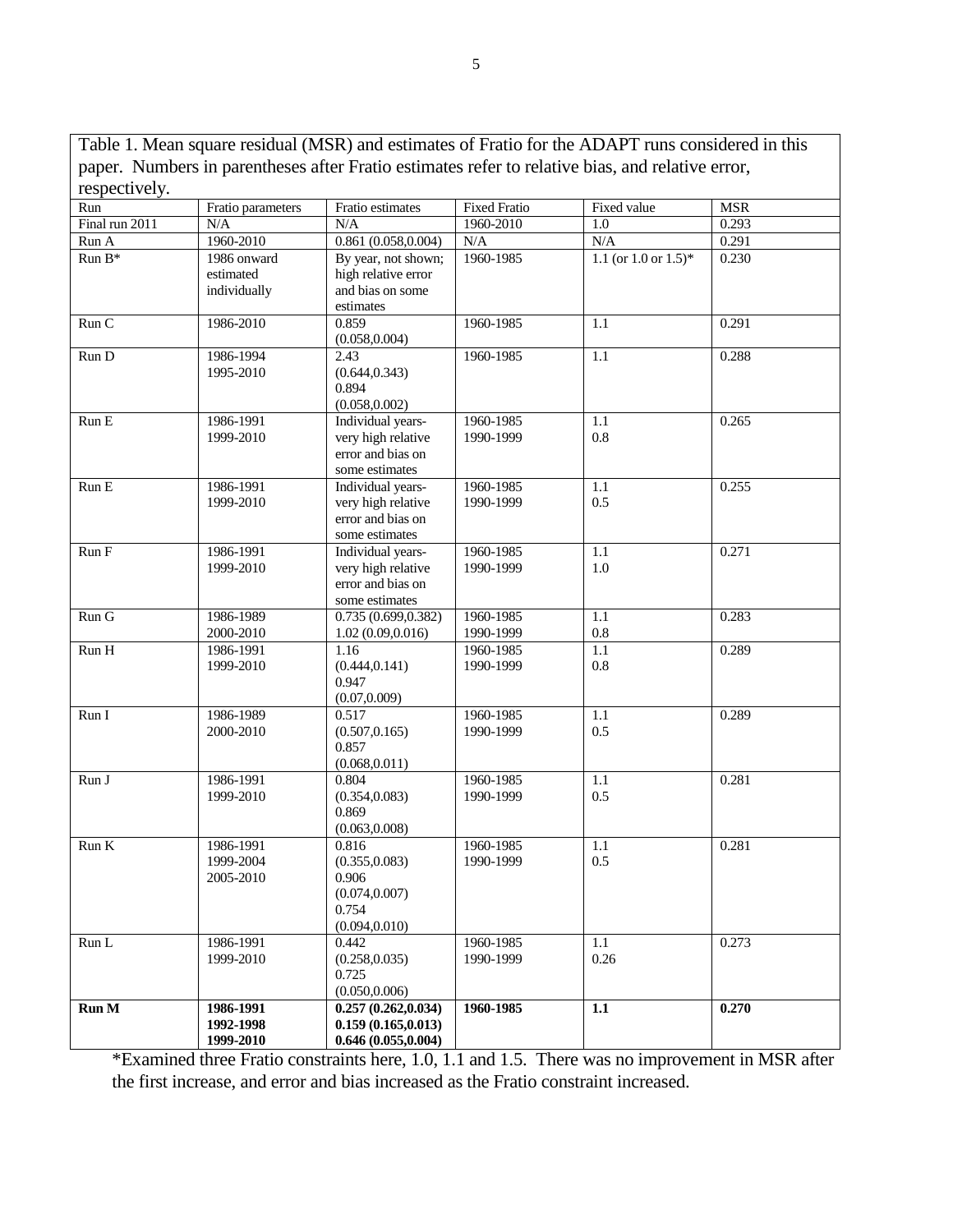Table 2. Retrospective comparison (one year) of SSB at age estimated from ADAPT from Run M. Table entries provide the ratio of the estimated numbers from the current assessment to those estimated with one year removed (model formulation unchanged). Shaded entries highlight changes in excess of +/- 10%.

|      | 5    | 6    | $\overline{\mathbf{7}}$ | 8    | 9    | 10   | 11   | 12   | 13   | 14   | 15   |
|------|------|------|-------------------------|------|------|------|------|------|------|------|------|
| 1960 | 1.00 | 1.00 | 1.00                    | 1.00 | 1.00 | 1.00 | 1.00 | 1.00 | 1.00 | 1.00 | 1.00 |
| 1961 | 1.00 | 1.00 | 1.00                    | 1.00 | 1.00 | 1.00 | 1.00 | 1.00 | 1.00 | 1.00 | 1.00 |
| 1962 | 1.00 | 1.00 | 1.00                    | 1.00 | 1.00 | 1.00 | 1.00 | 1.00 | 1.00 | 1.00 | 1.00 |
| 1963 | 1.00 | 1.00 | 1.00                    | 1.00 | 1.00 | 1.00 | 1.00 | 1.00 | 1.00 | 1.00 | 1.00 |
| 1964 | 1.00 | 1.00 | 1.00                    | 1.00 | 1.00 | 1.00 | 1.00 | 1.00 | 1.00 | 1.00 | 1.00 |
| 1965 | 1.00 | 1.00 | 1.00                    | 1.00 | 1.00 | 1.00 | 1.00 | 1.00 | 1.00 | 1.00 | 1.00 |
| 1966 | 1.00 | 1.00 | 1.00                    | 1.00 | 1.00 | 1.00 | 1.00 | 1.00 | 1.00 | 1.00 | 1.00 |
| 1967 | 1.00 | 1.00 | 1.00                    | 1.00 | 1.00 | 1.00 | 1.00 | 1.00 | 1.00 | 1.00 | 1.00 |
| 1968 | 1.00 | 1.00 | 1.00                    | 1.00 | 1.00 | 1.00 | 1.00 | 1.00 | 1.00 | 1.00 | 1.00 |
| 1969 | 1.00 | 1.00 | 1.00                    | 1.00 | 1.00 | 1.00 | 1.00 | 1.00 | 1.00 | 1.00 | 1.00 |
| 1970 | 1.00 | 1.00 | 1.00                    | 1.00 | 1.00 | 1.00 | 1.00 | 1.00 | 1.00 | 1.00 | 1.00 |
| 1971 | 1.00 | 1.00 | 1.00                    | 1.00 | 1.00 | 1.00 | 1.00 | 1.00 | 1.00 | 1.00 | 1.00 |
| 1972 | 1.01 | 1.00 | 1.00                    | 1.00 | 1.00 | 1.00 | 1.00 | 1.00 | 1.00 | 1.00 | 1.00 |
| 1973 | 1.01 | 1.01 | 1.00                    | 1.00 | 1.00 | 1.00 | 1.00 | 1.00 | 1.00 | 1.00 | 1.00 |
| 1974 | 1.02 | 1.01 | 1.01                    | 1.00 | 1.00 | 1.00 | 1.00 | 1.00 | 1.00 | 1.00 | 1.00 |
| 1975 | 1.04 | 1.02 | 1.01                    | 1.01 | 1.00 | 1.00 | 1.00 | 1.00 | 1.00 | 1.00 | 1.00 |
| 1976 | 1.06 | 1.04 | 1.02                    | 1.01 | 1.01 | 1.01 | 1.00 | 1.00 | 1.00 | 1.00 | 1.00 |
| 1977 | 1.03 | 1.06 | 1.04                    | 1.02 | 1.01 | 1.01 | 1.01 | 1.01 | 1.00 | 1.00 | 1.00 |
| 1978 | 1.03 | 1.03 | 1.07                    | 1.05 | 1.02 | 1.01 | 1.01 | 1.01 | 1.01 | 1.01 | 1.01 |
| 1979 | 1.04 | 1.03 | 1.03                    | 1.07 | 1.05 | 1.03 | 1.02 | 1.01 | 1.01 | 1.01 | 1.01 |
| 1980 | 1.04 | 1.04 | 1.04                    | 1.04 | 1.08 | 1.06 | 1.03 | 1.02 | 1.02 | 1.02 | 1.02 |
| 1981 | 1.05 | 1.04 | 1.04                    | 1.04 | 1.04 | 1.09 | 1.07 | 1.04 | 1.03 | 1.02 | 1.02 |
| 1982 | 1.03 | 1.05 | 1.04                    | 1.04 | 1.04 | 1.04 | 1.10 | 1.08 | 1.07 | 1.06 | 1.05 |
| 1983 | 1.02 | 1.03 | 1.05                    | 1.04 | 1.04 | 1.04 | 1.06 | 1.14 | 1.13 | 1.12 | 1.11 |
| 1984 | 1.01 | 1.02 | 1.03                    | 1.06 | 1.05 | 1.04 | 1.05 | 1.07 | 1.17 | 1.17 | 1.17 |
| 1985 | 1.04 | 1.01 | 1.02                    | 1.03 | 1.06 | 1.05 | 1.05 | 1.07 | 1.11 | 1.21 | 1.21 |
| 1986 | 1.01 | 1.04 | 1.01                    | 1.02 | 1.03 | 1.07 | 1.07 | 1.08 | 1.11 | 1.15 | 1.24 |
| 1987 | 1.02 | 1.01 | 1.04                    | 1.02 | 1.02 | 1.04 | 1.08 | 1.10 | 1.13 | 1.18 | 1.26 |
| 1988 | 1.02 | 1.02 | 1.01                    | 1.04 | 1.02 | 1.03 | 1.06 | 1.12 | 1.15 | 1.18 | 1.26 |
| 1989 | 1.04 | 1.02 | 1.02                    | 1.01 | 1.04 | 1.02 | 1.04 | 1.08 | 1.15 | 1.19 | 1.26 |
| 1990 | 1.05 | 1.04 | 1.02                    | 1.02 | 1.01 | 1.06 | 1.03 | 1.07 | 1.12 | 1.18 | 1.26 |
| 1991 | 1.03 | 1.05 | 1.04                    | 1.02 | 1.02 | 1.01 | 1.08 | 1.06 | 1.11 | 1.18 | 1.26 |
| 1992 | 1.07 | 1.04 | 1.06                    | 1.05 | 1.03 | 1.04 | 1.02 | 1.13 | 1.10 | 1.15 | 1.26 |
| 1993 | 1.08 | 1.07 | 1.04                    | 1.06 | 1.06 | 1.05 | 1.06 | 1.04 | 1.17 | 1.15 | 1.28 |
| 1994 | 1.08 | 1.08 | 1.08                    | 1.06 | 1.12 | 1.14 | 1.12 | 1.16 | 1.12 | 1.23 | 1.32 |
| 1995 | 1.11 | 1.09 | 1.10                    | 1.11 | 1.11 | 1.19 | 1.18 | 1.21 | 1.22 | 1.23 | 1.31 |
| 1996 | 1.09 | 1.11 | 1.09                    | 1.10 | 1.11 | 1.12 | 1.19 | 1.18 | 1.21 | 1.22 | 1.30 |
| 1997 | 1.10 | 1.09 | 1.11                    | 1.09 | 1.11 | 1.12 | 1.12 | 1.19 | 1.18 | 1.21 | 1.30 |
| 1998 | 1.09 | 1.10 | 1.09                    | 1.12 | 1.10 | 1.11 | 1.13 | 1.13 | 1.20 | 1.19 | 1.28 |
| 1999 | 1.09 | 1.09 | 1.10                    | 1.09 | 1.12 | 1.11 | 1.13 | 1.15 | 1.16 | 1.22 | 1.27 |
| 2000 | 1.08 | 1.09 | 1.09                    | 1.10 | 1.09 | 1.13 | 1.13 | 1.16 | 1.18 | 1.21 | 1.26 |
| 2001 | 1.00 | 1.08 | 1.09                    | 1.09 | 1.11 | 1.11 | 1.15 | 1.16 | 1.20 | 1.23 | 1.28 |
| 2002 | 1.03 | 1.00 | 1.08                    | 1.10 | 1.10 | 1.13 | 1.13 | 1.19 | 1.21 | 1.25 | 1.30 |
| 2003 | 0.92 | 1.03 | 1.00                    | 1.09 | 1.11 | 1.12 | 1.15 | 1.16 | 1.22 | 1.24 | 1.29 |
| 2004 | 0.92 | 0.91 | 1.03                    | 0.99 | 1.11 | 1.15 | 1.15 | 1.18 | 1.21 | 1.25 | 1.30 |
| 2005 | 0.95 | 0.92 | 0.91                    | 1.04 | 0.99 | 1.14 | 1.18 | 1.19 | 1.22 | 1.24 | 1.29 |
| 2006 | 0.94 | 0.95 | 0.92                    | 0.90 | 1.04 | 0.99 | 1.18 | 1.22 | 1.22 | 1.24 | 1.30 |
| 2007 | 0.88 | 0.94 | 0.95                    | 0.92 | 0.90 | 1.05 | 0.99 | 1.21 | 1.24 | 1.25 | 1.30 |
| 2008 | 0.89 | 0.88 | 0.94                    | 0.95 | 0.92 | 0.90 | 1.05 | 0.99 | 1.26 | 1.28 | 1.34 |
| 2009 | 1.29 | 0.89 | 0.88                    | 0.94 | 0.94 | 0.91 | 0.89 | 1.05 | 0.99 | 1.29 | 1.35 |
| 2010 |      | 1.30 | 0.88                    | 0.87 | 0.94 | 0.94 | 0.91 | 0.89 | 1.06 | 0.99 | 1.37 |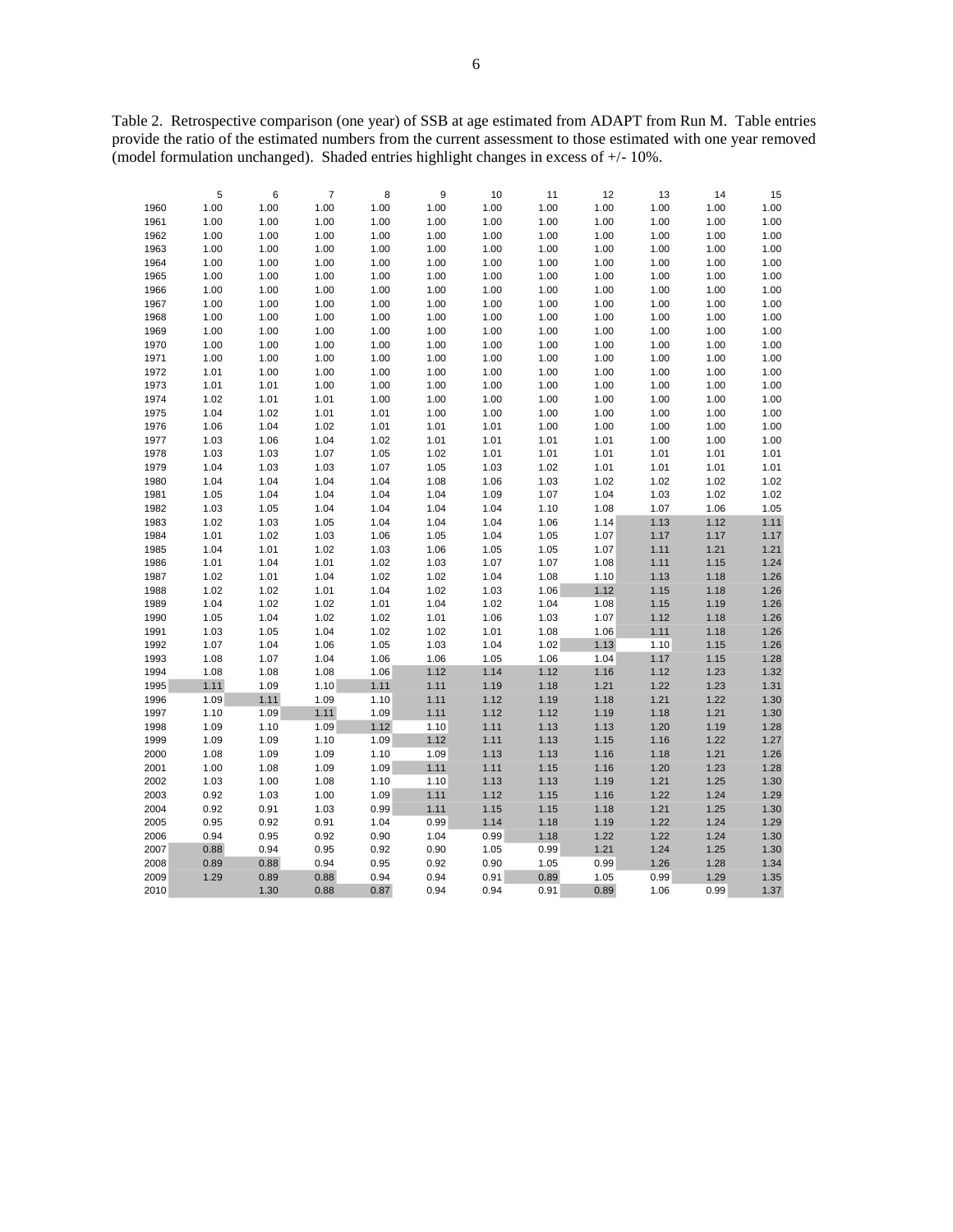Table 3. Retrospective comparison (one year) of SSB at age estimated from ADAPT from the 2011 assessment. Table entries provide the ratio of the estimated numbers from the current assessment to those estimated with one year removed (model formulation unchanged). Shaded entries highlight changes in excess of +/- 10%.

| 1960 | 1.00 | 1.00 | 1.00 | 1.00 | 1.00 | 1.00 | 1.00 | 1.00 | 1.00 | 1.00 |
|------|------|------|------|------|------|------|------|------|------|------|
| 1961 | 1.00 | 1.00 | 1.00 | 1.00 | 1.00 | 1.00 | 1.00 | 1.00 | 1.00 | 1.00 |
| 1962 | 1.00 | 1.00 | 1.00 | 1.00 | 1.00 | 1.00 | 1.00 | 1.00 | 1.00 | 1.00 |
| 1963 | 1.00 | 1.00 | 1.00 | 1.00 | 1.00 | 1.00 | 1.00 | 1.00 | 1.00 | 1.00 |
| 1964 | 1.00 | 1.00 | 1.00 | 1.00 | 1.00 | 1.00 | 1.00 | 1.00 | 1.00 | 1.00 |
| 1965 | 1.00 | 1.00 | 1.00 | 1.00 | 1.00 | 1.00 | 1.00 | 1.00 | 1.00 | 1.00 |
| 1966 | 1.00 | 1.00 | 1.00 | 1.00 | 1.00 | 1.00 | 1.00 | 1.00 | 1.00 | 1.00 |
| 1967 | 1.00 | 1.00 | 1.00 | 1.00 | 1.00 | 1.00 | 1.00 | 1.00 | 1.00 | 1.00 |
| 1968 | 1.00 | 1.00 | 1.00 | 1.00 | 1.00 | 1.00 | 1.00 | 1.00 | 1.00 | 1.00 |
| 1969 | 1.00 | 1.00 | 1.00 | 1.00 | 1.00 | 1.00 | 1.00 | 1.00 | 1.00 | 1.00 |
| 1970 | 1.00 | 1.00 | 1.00 | 1.00 | 1.00 | 1.00 | 1.00 | 1.00 | 1.00 | 1.00 |
| 1971 | 1.00 | 1.00 | 1.00 | 1.00 | 1.00 | 1.00 | 1.00 | 1.00 | 1.00 | 1.00 |
| 1972 | 1.00 | 1.00 | 1.00 | 1.00 | 1.00 | 1.00 | 1.00 | 1.00 | 1.00 | 1.00 |
| 1973 | 1.00 | 1.00 | 1.00 | 1.00 | 1.00 | 1.00 | 1.00 | 1.00 | 1.00 | 1.00 |
| 1974 | 1.00 | 1.00 | 1.00 | 1.00 | 1.00 | 1.00 | 1.00 | 1.00 | 1.00 | 1.00 |
| 1975 | 1.00 | 1.00 | 1.00 | 1.00 | 1.00 | 1.00 | 1.00 | 1.00 | 1.00 | 1.00 |
| 1976 | 1.00 | 1.00 | 1.00 | 1.00 | 1.00 | 1.00 | 1.00 | 1.00 | 1.00 | 1.00 |
| 1977 | 1.00 | 1.00 | 1.00 | 1.00 | 1.00 | 1.00 | 1.00 | 1.00 | 1.00 | 1.00 |
| 1978 | 1.00 | 1.00 | 1.00 | 1.00 | 1.00 | 1.00 | 1.00 | 1.00 | 1.00 | 1.00 |
| 1979 | 1.00 | 1.00 | 1.00 | 1.00 | 1.00 | 1.00 | 1.00 | 1.00 | 1.00 | 1.00 |
| 1980 | 1.00 | 1.00 | 1.00 | 1.00 | 1.00 | 1.00 | 1.00 | 1.00 | 1.00 | 1.00 |
| 1981 | 1.00 | 1.00 | 1.00 | 1.00 | 1.00 | 1.00 | 1.00 | 1.00 | 1.00 | 1.00 |
| 1982 | 1.00 | 1.00 | 1.00 | 1.00 | 1.00 | 1.00 | 1.00 | 1.00 | 1.00 | 1.00 |
| 1983 | 1.00 | 1.00 | 1.00 | 1.00 | 1.00 | 1.00 | 1.00 | 1.00 | 1.00 | 1.00 |
| 1984 | 1.00 | 1.00 | 1.00 | 1.00 | 1.00 | 1.00 | 1.00 | 1.00 | 1.00 | 1.00 |
| 1985 | 1.00 | 1.00 | 1.00 | 1.00 | 1.00 | 1.00 | 1.00 | 1.00 | 1.00 | 1.00 |
| 1986 | 1.00 | 1.00 | 1.00 | 1.00 | 1.00 | 1.00 | 1.00 | 1.00 | 1.00 | 1.00 |
| 1987 | 1.00 | 1.00 | 1.00 | 1.00 | 1.00 | 1.00 | 1.00 | 1.00 | 1.00 | 1.00 |
| 1988 | 1.00 | 1.00 | 1.00 | 1.00 | 1.00 | 1.00 | 1.00 | 1.00 | 1.00 | 1.00 |
| 1989 | 1.00 | 1.00 | 1.00 | 1.00 | 1.00 | 1.00 | 1.00 | 1.00 | 1.00 | 1.00 |
| 1990 | 1.00 | 1.00 | 1.00 | 1.00 | 1.00 | 1.00 | 1.00 | 1.00 | 1.00 | 1.00 |
| 1991 | 1.00 | 1.00 | 1.00 | 1.00 | 1.00 | 1.00 | 1.00 | 1.00 | 1.00 | 1.00 |
| 1992 | 1.01 | 1.00 | 1.00 | 1.00 | 1.00 | 1.00 | 1.00 | 1.00 | 1.00 | 1.00 |
| 1993 | 1.01 | 1.01 | 1.00 | 1.00 | 1.01 | 1.00 | 1.00 | 1.00 | 1.00 | 1.00 |
| 1994 | 1.01 | 1.01 | 1.01 | 1.00 | 1.01 | 1.01 | 1.01 | 1.01 | 1.01 | 1.01 |
| 1995 | 1.02 | 1.01 | 1.01 | 1.01 | 1.01 | 1.02 | 1.02 | 1.02 | 1.02 | 1.02 |
| 1996 | 1.02 | 1.02 | 1.01 | 1.01 | 1.01 | 1.01 | 1.02 | 1.02 | 1.02 | 1.02 |
| 1997 | 1.03 | 1.02 | 1.02 | 1.01 | 1.01 | 1.01 | 1.01 | 1.02 | 1.02 | 1.02 |
| 1998 | 1.03 | 1.03 | 1.02 | 1.02 | 1.02 | 1.01 | 1.01 | 1.01 | 1.02 | 1.02 |
| 1999 | 1.04 | 1.03 | 1.03 | 1.02 | 1.03 | 1.02 | 1.02 | 1.02 | 1.02 | 1.02 |
| 2000 | 1.04 | 1.04 | 1.03 | 1.03 | 1.03 | 1.03 | 1.02 | 1.02 | 1.02 | 1.03 |
| 2001 | 0.94 | 1.04 | 1.04 | 1.03 | 1.04 | 1.03 | 1.04 | 1.03 | 1.04 | 1.04 |
| 2002 | 0.94 | 0.94 | 1.04 | 1.04 | 1.04 | 1.04 | 1.04 | 1.05 | 1.05 | 1.05 |
| 2003 | 0.83 | 0.94 | 0.94 | 1.04 | 1.05 | 1.05 | 1.05 | 1.05 | 1.06 | 1.06 |
| 2004 | 0.84 | 0.82 | 0.94 | 0.93 | 1.06 | 1.07 | 1.07 | 1.07 | 1.08 | 1.08 |
| 2005 | 0.87 | 0.84 | 0.81 | 0.93 | 0.91 | 1.08 | 1.10 | 1.09 | 1.10 | 1.10 |
| 2006 | 0.88 | 0.87 | 0.84 | 0.80 | 0.92 | 0.88 | 1.11 | 1.13 | 1.12 | 1.12 |
| 2007 | 0.82 | 0.88 | 0.87 | 0.83 | 0.79 | 0.91 | 0.86 | 1.14 | 1.16 | 1.14 |
| 2008 | 0.83 | 0.82 | 0.88 | 0.87 | 0.82 | 0.78 | 0.90 | 0.83 | 1.20 | 1.21 |
| 2009 | 1.22 | 0.83 | 0.82 | 0.87 | 0.86 | 0.81 | 0.77 | 0.89 | 0.78 | 1.25 |
| 2010 | 0.53 | 1.22 | 0.83 | 0.81 | 0.86 | 0.85 | 0.80 | 0.75 | 0.88 | 0.75 |
| 2011 |      |      |      |      |      |      |      |      |      |      |
|      |      |      |      |      |      |      |      |      |      |      |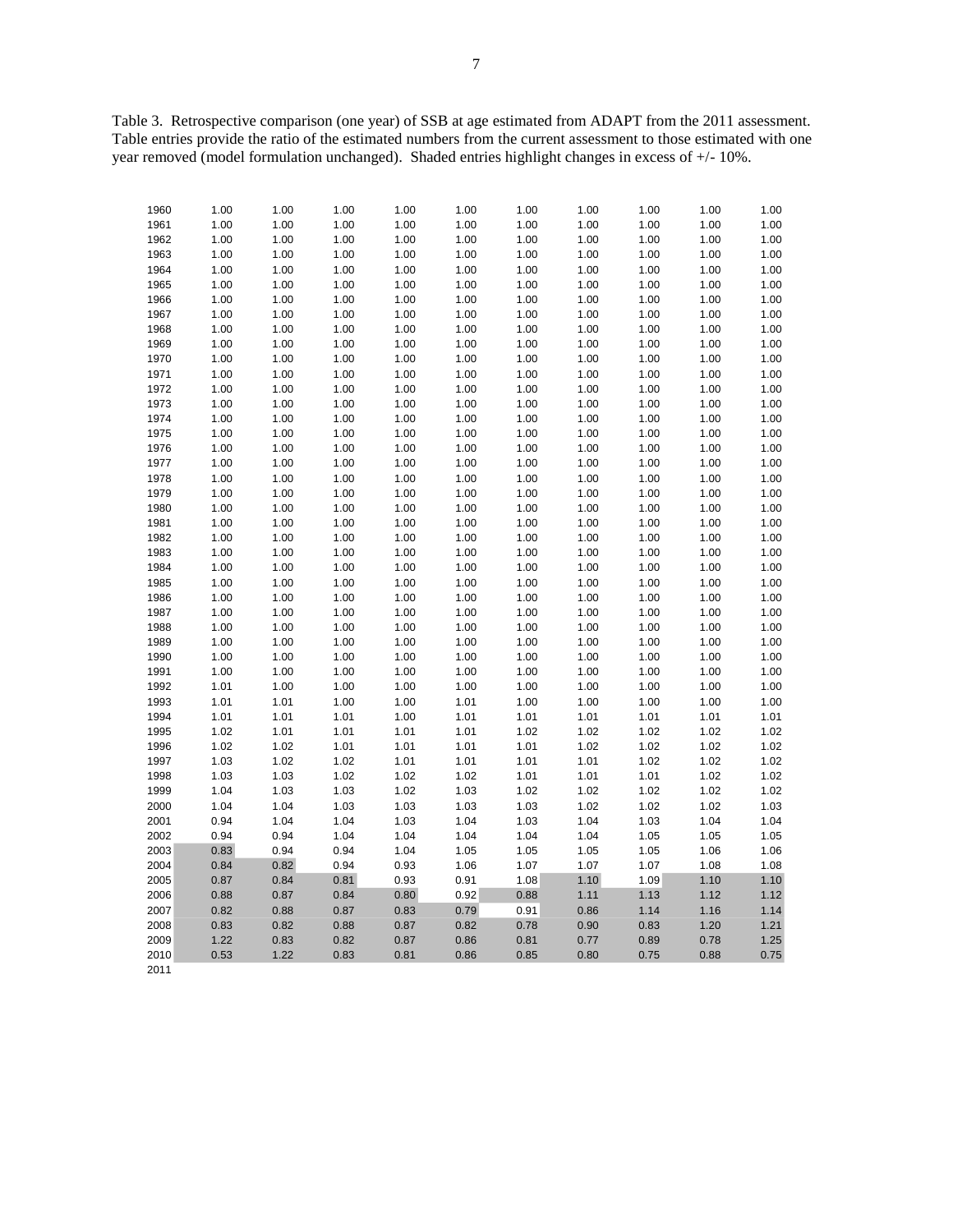

Figure 1. Average partial recruitment vectors (PRs) in time blocks over from 1960-2010.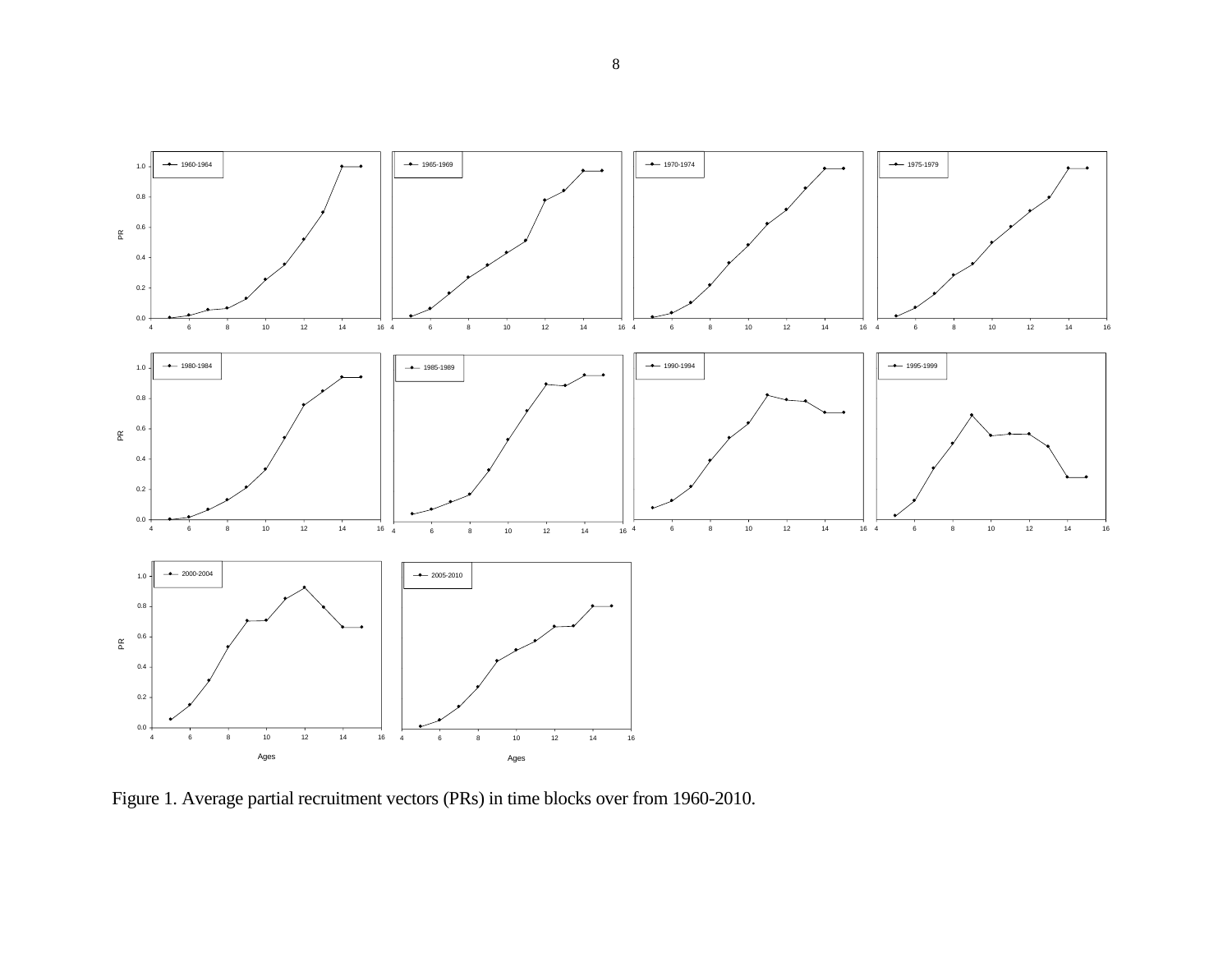

Figure 2. Mean square residuals (MSR) on ages by survey for the final assessment run in 2011 and run M. The fourth plot gives an overall MSR by survey.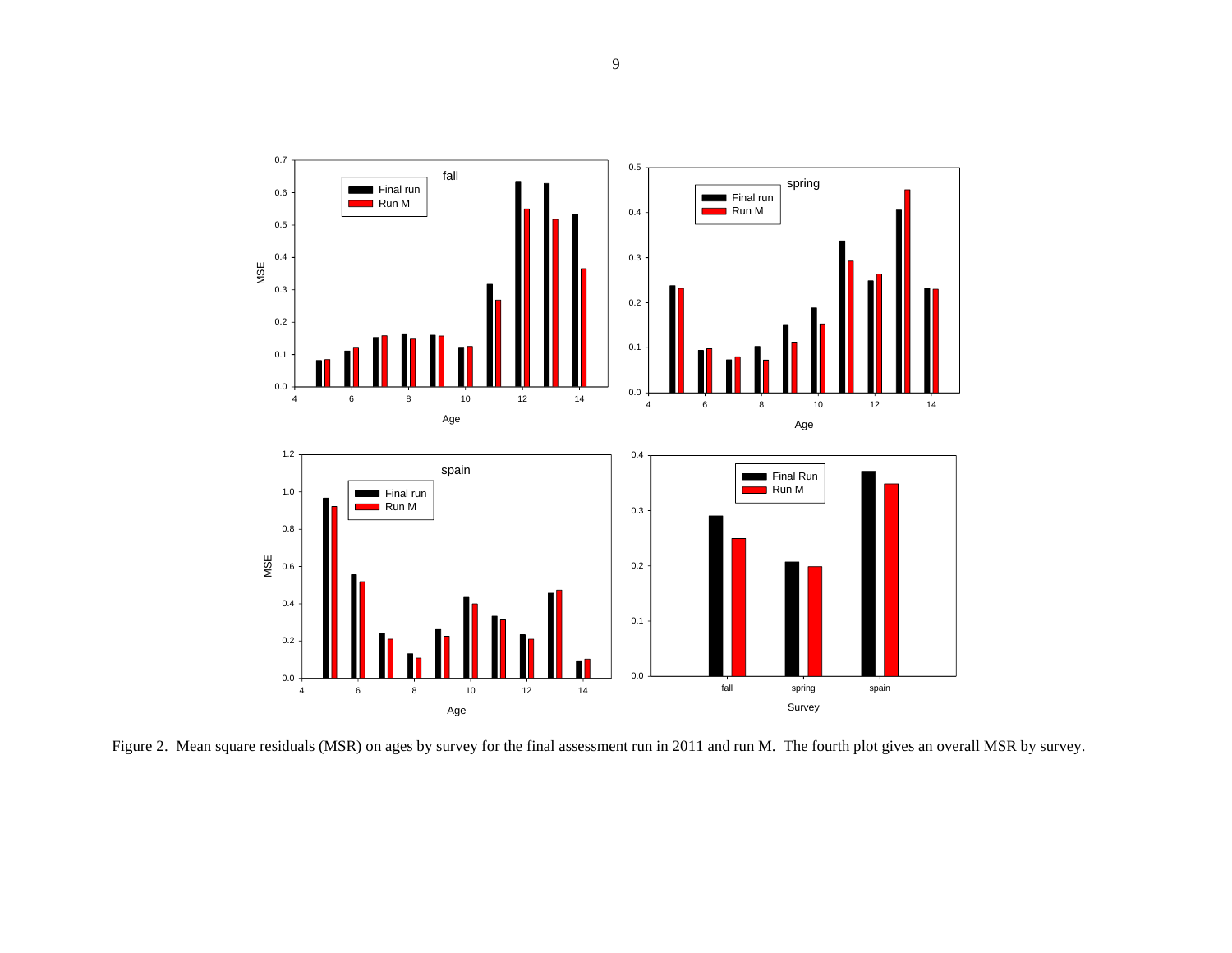

Figure 3. The percentage of the biomass by year that is in the plus group in the final assessment run of 2011 (fixed at 1.0 throughout) and estimating Fratio in three time blocks from 1986 onwards (see text for details).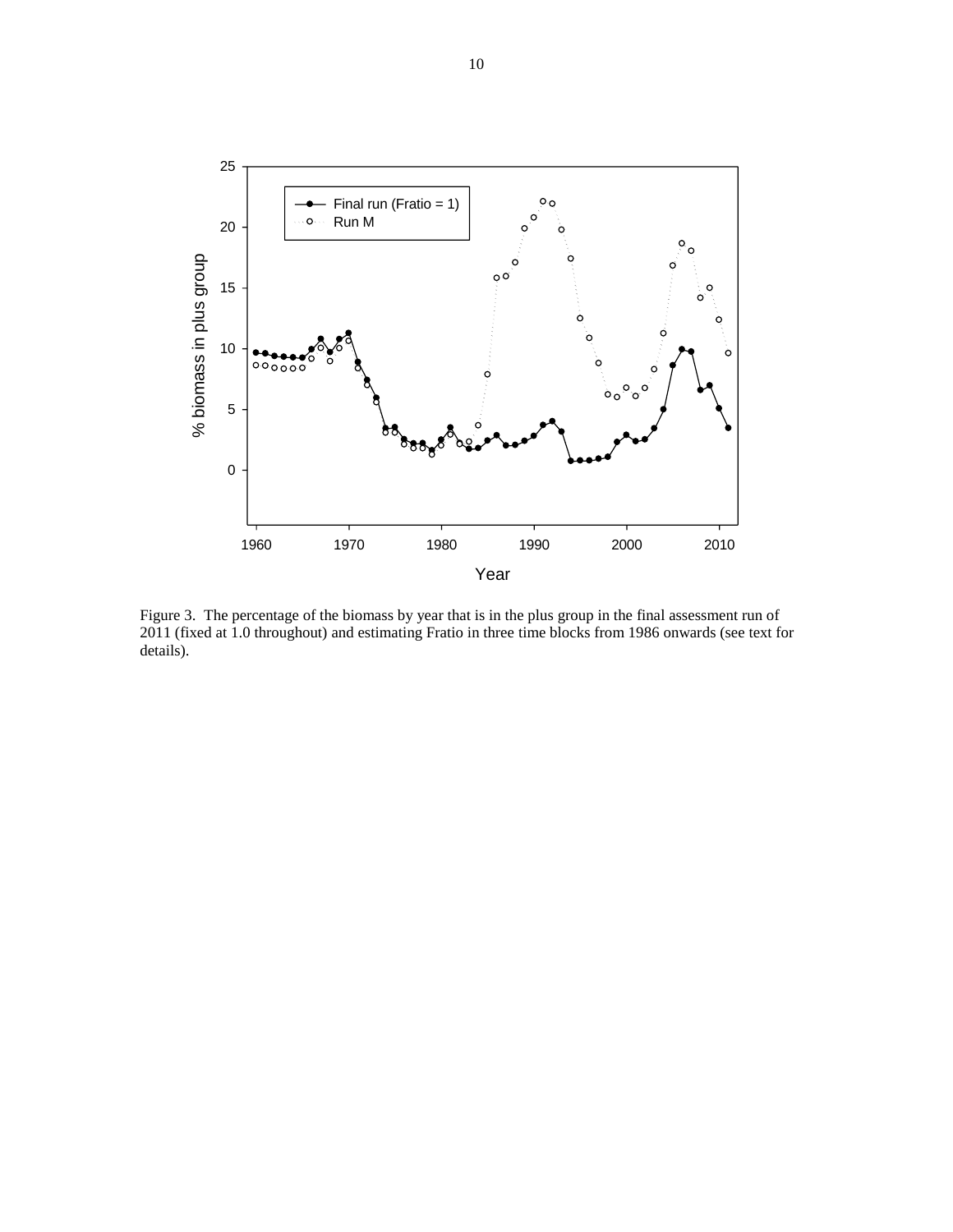

Figure 4. Comparison of catchability parameters from ADAPT analyses using the 2011 final assessment run and run M.